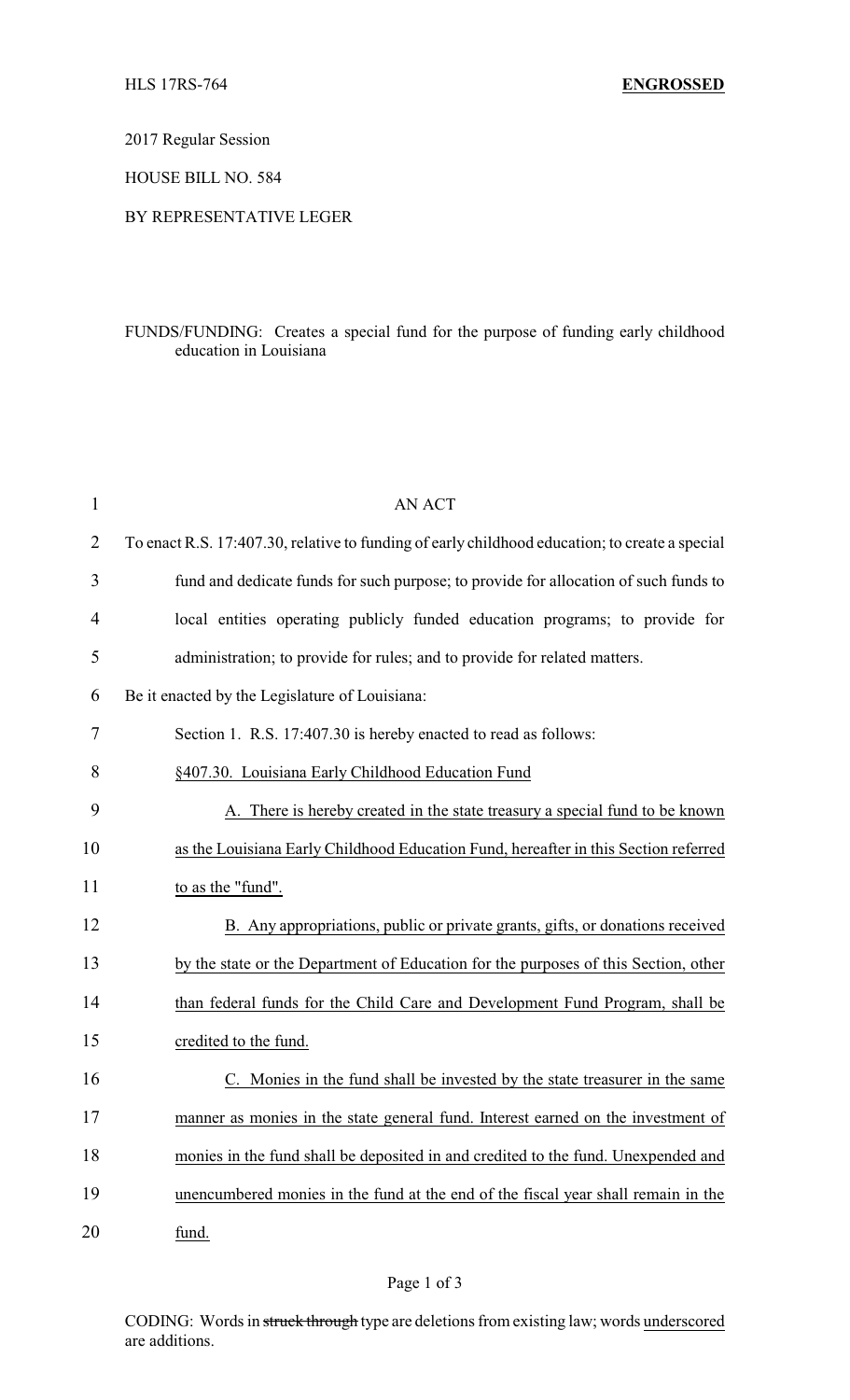| $\mathbf{1}$   | D. The fund shall be administered by the State Board of Elementary and                |
|----------------|---------------------------------------------------------------------------------------|
| $\overline{2}$ | Secondary Education. Monies in the fund shall be awarded on a competitive basis       |
| 3              | to local entities approved by the board for the purpose of funding early childhood    |
| 4              | care and education slots through the Child Care Assistance Program in Type III early  |
| 5              | learning centers that have at least one classroom with children age fifteen months or |
| 6              | No such award shall be made unless the local entity's financial<br>younger.           |
| 7              | commitment to the project proposed for funding provides matching funds from           |
| 8              | nonstate sources at a rate of at least two to one.                                    |
| 9              | E. The board shall have the authority to determine the award recipients and           |
| 10             | the amount of the grant awards as well as other eligible expenses to be paid with     |
| 11             | monies from the fund. The board shall promulgate rules and regulations as are         |
| 12             | necessary to implement the provisions of this Section. Such rules shall include:      |
| 13             | (1) Eligibility requirements of the entity seeking monies.                            |
| 14             | (2) Criteria for ranking and selecting applicants.                                    |
| 15             | (3) Procedures for allocating monies.                                                 |
| 16             | (4) Reporting standards.                                                              |
| 17             | F. The department shall actively solicit and use resources to fund the Child          |
| 18             | Care Assistance Program slots.                                                        |

# DIGEST

The digest printed below was prepared by House Legislative Services. It constitutes no part of the legislative instrument. The keyword, one-liner, abstract, and digest do not constitute part of the law or proof or indicia of legislative intent. [R.S. 1:13(B) and 24:177(E)]

| HB 584 Engrossed | 2017 Regular Session | Leger |
|------------------|----------------------|-------|
|                  |                      |       |

**Abstract:**Creates the La. EarlyChildhood Education Fund and provides for awards to local entities for certain childhood education programs.

Proposed law creates the La. Early Childhood Education Fund (fund) for the purpose of funding certain early childhood education programs. The fund may be credited with any appropriations, public or private grants, or donations received by the state or the Department of Education (DOE) for purposes of the fund, not to include federal funds for the Child Care and Development Fund Program. Monies in the fund shall be invested by the state treasurer in the same manner as monies in the general fund. Interest earned shall be deposited in and credited to the fund. All unexpended an unencumbered monies shall remain in the fund at the end of the fiscal year.